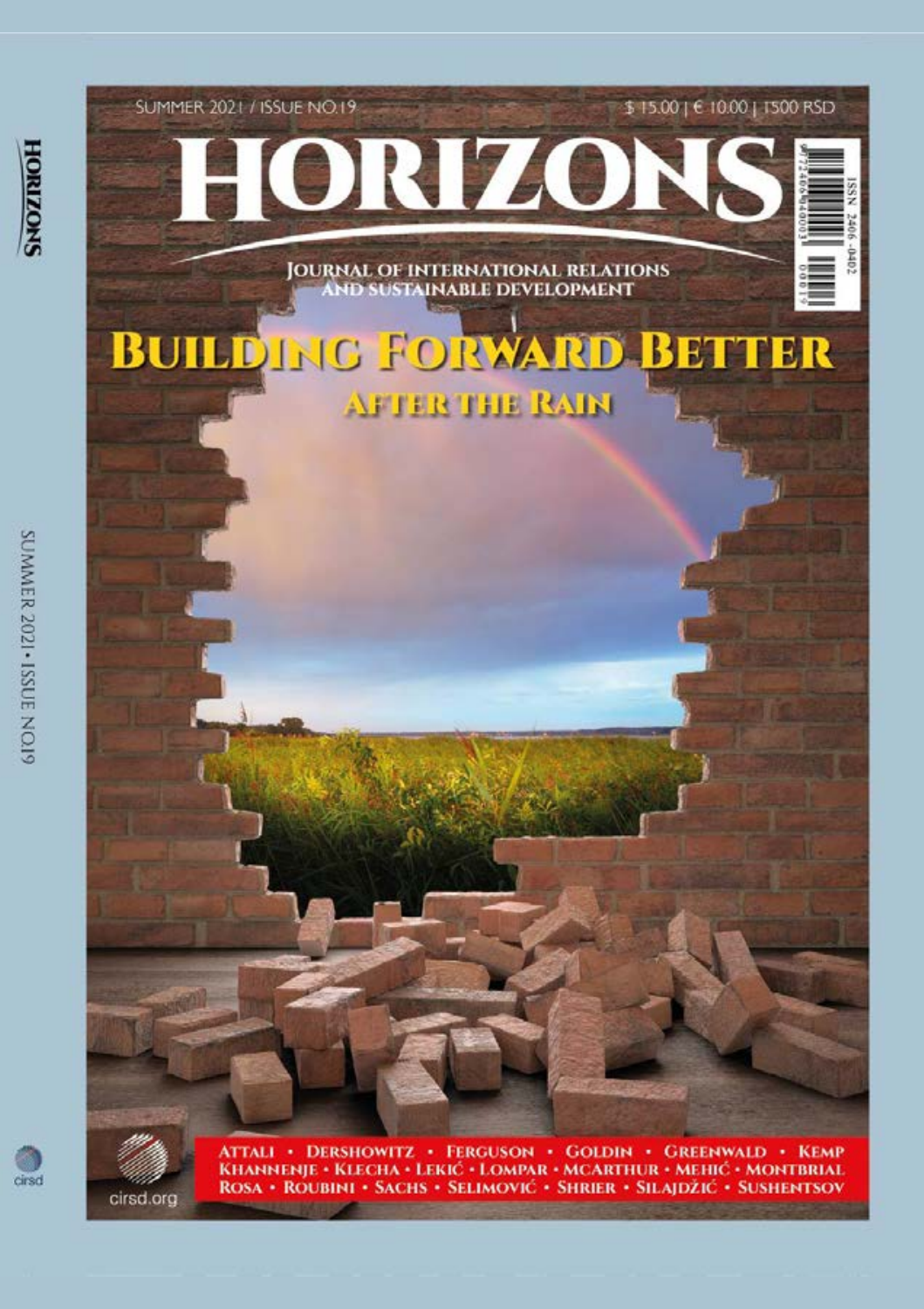it was the "war to end all wars," and of course we know that was not to be.

Looking Back

# **The World After the Coronavirus**

# *Ian Goldin*

COVID-19 has transformed the world. At the beginning of 202<sup>1</sup> economists were forecasting around 3,5 percent global growth; by world. At the beginning of 2020, economists were forecasting the end of the year, the global economy had contracted by about 3,5 percent notwithstanding unprecedently large stimulus programs, adding up to some 10 to 15 percent of GDP—implemented by governments around the world. More than 100 million people were pushed back into poverty; almost 4 million have lost their lives to the pandemic; and few people anywhere have been left untouched by its consequences.

And yet this is not the whole story. Globalization's resilience has not been broken—either by the pandemic or by other any other factors. Quite the contrary, in fact: globalization as a

process continues to accelerate, permeating more than ever before virtually every aspect of every human life on our planet.

This essay will examine three basic questions in the evolution of globalization: How has the pandemic changed things? What might be happening in the coming years? And what might be the implications of all this evolution?

Informing my answers to these questions is my belief that humanity is truly at a crossroads. The choices decisionmakers make in the coming months how they define the lessons learned and go on to apply these in practice—will have an inordinate impact on the future of the world. Will COVID-19 come to be seen as the pandemic to end all pan-

demics? Will, in other words, we learn to cooperate better, and thereby precipitate the onset of a better world in which, together, we can equip ourselves better to deal with climate change and other crises we will face collectively? Or will their choices lead us into a world of named, as it happens, because it in fact

growing protectionism, nationalism, and a general downwards spiral which inevitably would mean more pandemics (perhaps more severe than this one), growing inequality, lower global growth, and a less stable and more unpredictable world.

It may seem paradoxical at first glance, but in my view the radical

change that must be undertaken in the time ahead will, in the end, result in a far more predictable and stable world. In other words, by changing our ways of doing things and by learning from the pandemic, we can create a more inclusive and a more sustainable form of globalization.

The key question is how we exit the pandemic, and how we get there. When I think about this time in history, I think very much about the comparison between World War I and World War II. As we all know, World War I was an absolutely ghastly war. H.G. Wells believed

The Great War was followed<br>shortly by the Spanish Flu—mis-*This essay will examine three basic questions in the evolution of globalization: How has the pandemic changed things? What might be happening in the coming years? And what might be the implications of all this evolution?*

came from Texas—and in turn by the Roaring Twenties. The question now is whether we are about to enter another Roaring Twenties one century later (a topic that various authors covered in the previous edition of *Horizons*). I believe we are because of the pent-up demand for spending the savings that we accumulated. The stimulus packages

adopted by various governments at the height of the pandemic will lead to very rapid growth in the coming years. But if these focus on consumption—as did the Roaring Twenties a century ago—rather than investment and growth, our global spend spree will be unsustainable.

Indeed, it could lead, amongst other things, to a spike in greenhouse gas emissions. What we know from previous fiscal stimulus programs—such as those came in the wake of the 2008 global financial crisis—is that when you spend money on cement, steel, infrastructure, and the like, you get a

*Ian Goldin is Professor of Globalisation and Development at Oxford University, Senior Fellow at the Oxford Martin School (having previously served as its founding Director), and a Professorial Fellow at Balliol College. He is a former Vice President of the World Bank, Chief Executive and Managing Director of the Bank of Southern Africa, adviser to Nelson Mandela, and Principal Economist at the European Bank for Reconstruction and Development. This essay is based on the author's National University of Singapore's East Asian Institute Distinguished Public Lecture delivered online on June 18th*, *2021. You may follow him via his website (https://iangoldin.org) and on Twitter @ian\_goldin.*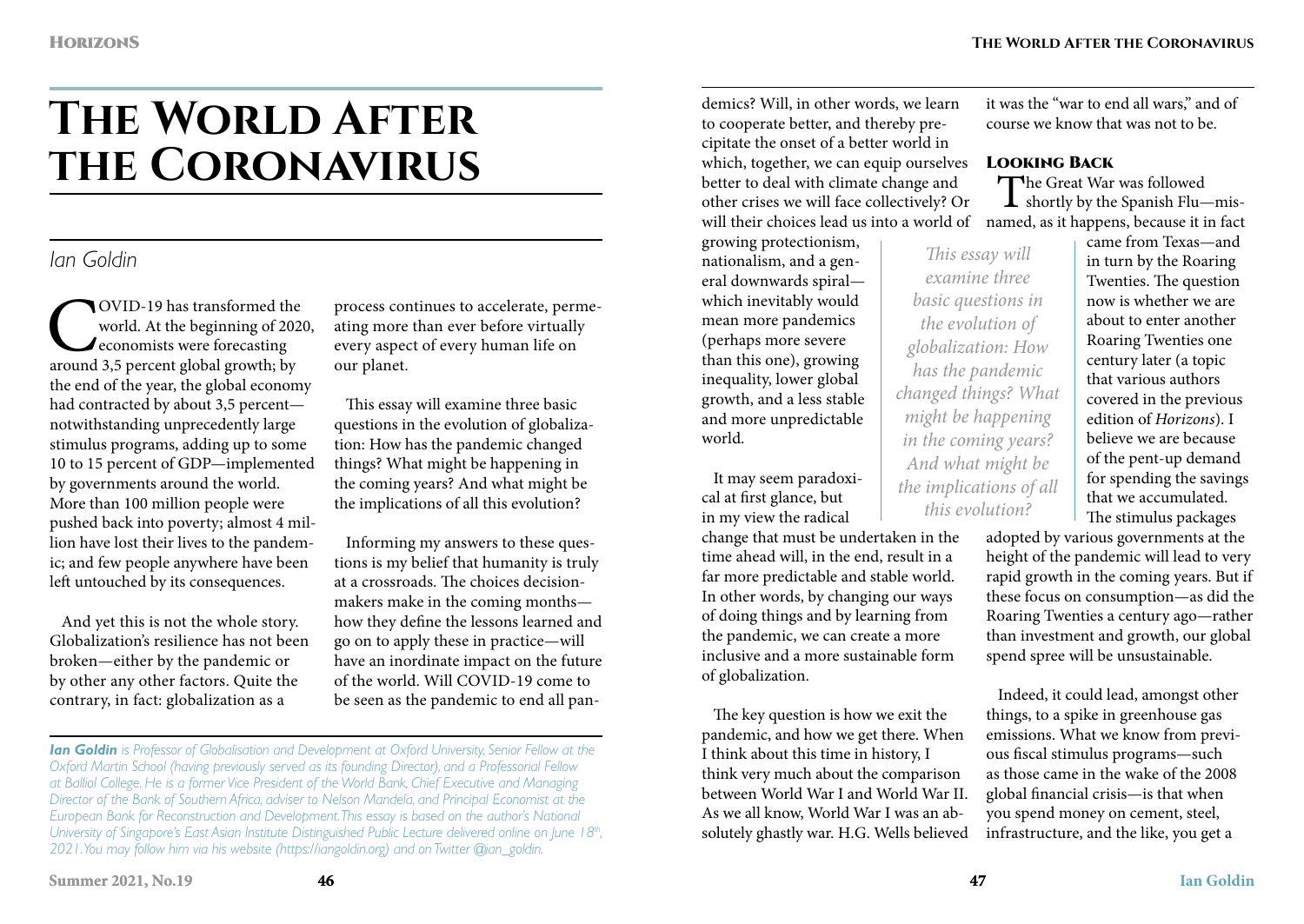very big increase in carbon emissions and other greenhouse gases. Thus, the design of this stimulus really matters: how and on what we spend our money, whether we adopt some version of what in the United States is called the "Green New Deal," the EU calls the "European Green Deal," and Chinese leaders have

called a "green recovery of the world economy in the post-COVID era."

The other lesson from the Roaring Twenties is recrimination. Although the League of Nations

aimed to stop wars, what happened was the onset of a series of blame games. The Great War's losing states—notably Germany—were made to pay reparations. They were made poorer, and within countries inequality grew too. The unsustainable nature of the recovery led to the Great Depression: huge policy errors, the rise in inequality, and with that, the onset of protectionism, the rise of nationalism, and the manifestation of popular anger in some countries whose populations felt that they were not respected any longer; and of course the rise of fascism, which precipitated an even worse war. That is a cycle from which we need to learn, again. This is the ultimate lesson of World War II: our leaders at that time had understood because many of them had been scarred by the memory of the Great War.

Thus, in the midst of that war, a new world order was created. Winston Churchill, Franklin D. Roosevelt, and others put forward the Atlantic Charter and they spearheaded the establishment of the United Nations system. And with the support of great thinkers like William Beveridge and John Maynard

Keynes, they brought into being the Bretton Woods Institutions, built the foundation of the welfare state, and introduced the European Recovery Program (known colloquially as

the Marshall Plan). The United States emerged from the war as the world's largest economy, and it earmarked a full 3 percent of its GDP to overseas aid and instituted a policy of massive debt writeoffs—in stark contrast to the policies adopted by the victors of World War I, when enormous debts had to be repaid by vanquished states whose economies were in complete disarray.

Everyone knows was followed: the "Golden Age of Capitalism," as historians have come to call it. A period of unprecedented progress that in France, for example, remains known as "*Les Trentes Glorieuses*" and the corresponding one in Germany and Austria as "*Wirtschaftswunder*." This was a period when governments took the lead and, yes, a period when tax rates at the margin were extremely high: 70 percent in

the U.S. through both Republican and Democrat administrations. Similar rates existed in the UK, under both Conservative and Labour governments.

The question, of course, is whether such policies come down to the vision

of individual leaders: if genuine leaders fail to emerge, do we become damned by history? The answer is no. The example of Churchill rises to the mind: within six weeks of the end of World War II, this great British war hero who delivered the Allies from defeat in the eyes of many was dumped by the electorate in a landslide victory

for Labour leader Clement Attlee, a virtual unknown.

**HUNGER FOR CHANGE**<br> $\bigwedge \bigwedge \overline{f}$  hy am I focusing on this? The  $\mathbf{W}^{\text{hy am I focusing on this? The answer is that in the end it was$ the mood of the world's population, particularly of Europeans and people in North America, that did not want the cycle of instability to continue. Those that had sacrificed so much during the war needed to be paid back, so that the lives that were lost in the suffering did not turn out to have been in vain.

And I believe we are again at a period like that in human history. When you look at the public opinion polls around

the world—not just in the West but in many other countries, both developed and developing—there is a palpable hunger for change. On average, 90 percent of citizens across the world believe that we should not go back to "business as usual."

*On average, 90 percent of citizens across the world believe that we should not go back to "business as usual." After all, it's the business-as-usual approach that got us to where we are today.*

After all, it's the business-as-usual approach that got us to where we are today. It's the cause of the pandemic, it's the cause of rising inequality, of climate change, and of many other bad things in our lives that will get worse. In

the words of the Editorial of a previous issue of *Horizons*, "the COVID-19 pandemic has assiduously exposed numerous weaknesses of an international system tormented by dysfunctional governance, hastening rivalries, economic alarm, social disconnect, and environmental deterioration. Multilateral institutions grown frail from age or neglect are seen to be unfit for purpose, whilst diplomacy is likened to cowardice in too many corners of the planet." What people from around the world are saying is, effectively, "let's learn from this pandemic, let's ensure that it leads to a better world."

Now, of course, the question is,<br>"how do we do that?" My own view is that there are multiple dimen-

*The radical change that must be undertaken in the time ahead will, in the end, result in a far more predictable and stable world.*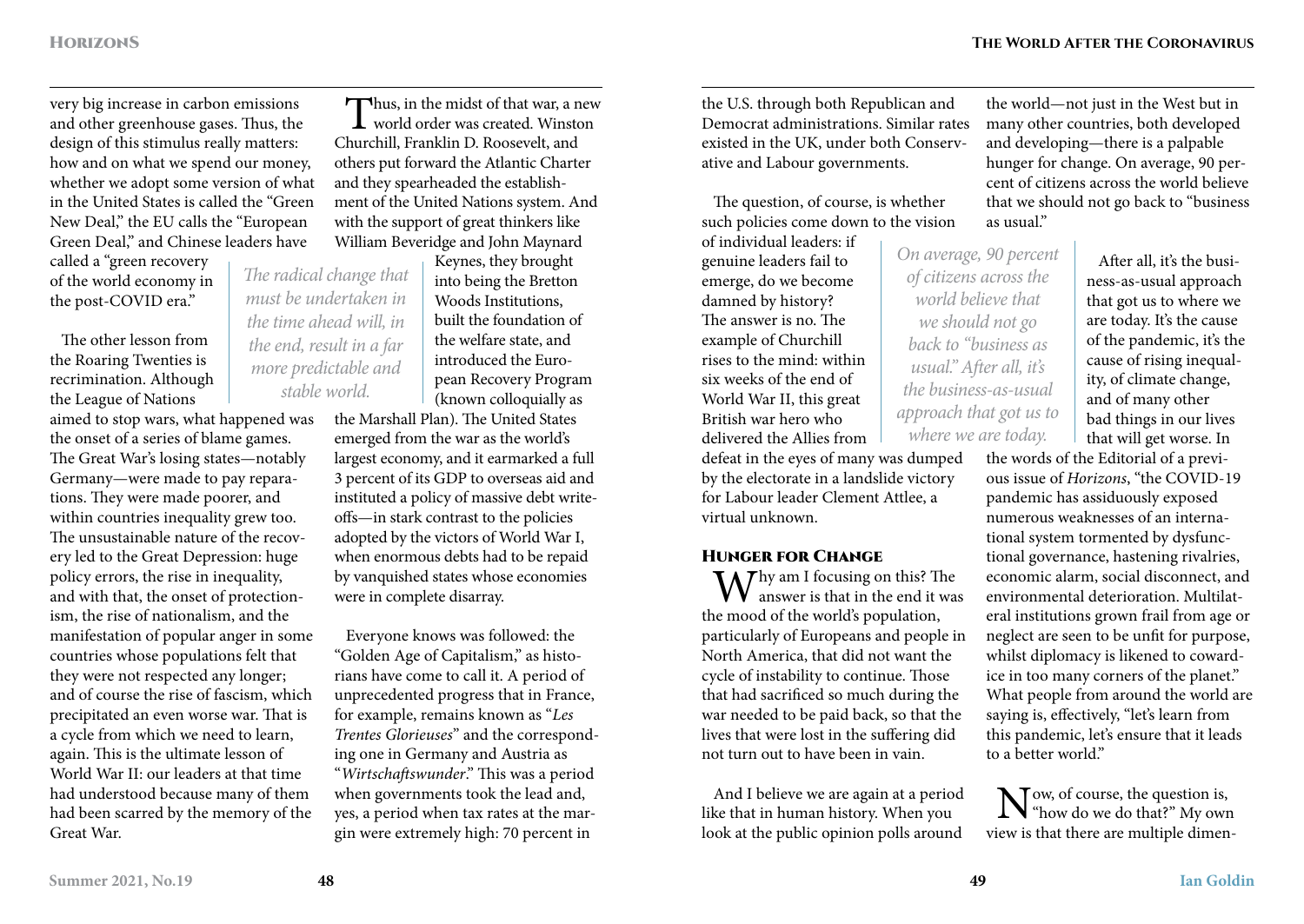sions in which the pandemic is likely to change things. The pandemic has brought forward changes that would have otherwise taken many years, or even decades, to emerge. COVID-19 has been the great accelerator. It has compressed into the period of a year or two developments that would have taken 10 or 20 years to

emerge. And as things happen more quickly, we need to change our views, we need to learn more quickly, and we need to evolve our ideas more quickly.

This is true across the board: globalization has

evolved more quickly. What we have seen is not only the acceleration of digital technologies, but the acceleration of the center of the economic gravity of the world moving to East Asia, focused over China, but including other countries in that region as well. And that's because East Asia has had a more rapid recovery, governments there were better prepared—and they more effectively engaged with the fight against COVID-19: the economies of China, Taiwan, Singapore, Indonesia, South Korea, Vietnam and others have for the most part managed the pandemic better than the rest.

This has accelerated the growth in the region's share of global GDP, and trade. Not only within the region, but between the region and other regions. When you look at the container rate prices across the Pacific routes or the Asia-European routes, you see record container prices. Indeed, despite the attempt by the Trump Administration to isolate the United States, particularly

from China, the contrary has happened. We see the big ports on the American Pacific coast having record levels of traffic, whether it's Long Beach, Los Angeles, San Diego, or others. There has never been a period of more intense trade and we see this in pri-

vate investment flows as well. Just as the draft to this essay was being finalized, another new large deal was struck by another big U.S. financial services firm for investments in China.

The cardinal point is that the rhetoric of deglobalization simply has not been matched by the fact of deglobalization. When we look at many of the trade dimensions and many of the financial dimensions, we see much higher levels of globalization than on the past. Certainly, we have seen an overall decline in global trade, but this in part is due to structural changes, in a greater share of economies and trade being in services, and because the pandemic has accelerated the growth in virtual services;

but this also is due to cyclical factors, notably the slowdown in global growth, which will recover following the pandemic.

## Is this trend likely to continue in<br>the period of recovery to come? I Ts this trend likely to continue in

believe it will. In fact, I think we are about to enter a period of record financial flows. There are many dimensions to this, one of which is that mergers and acquisitions are likely to increase, because there's been a repricing of asset values not only within countries and between sectors, but also around the world.

As always, capital will flow to where the returns are likely to be most profitable, which brings us to another way that COVID-19 is likely to go down in history as the great accelerator of globalization. There is going to be a need for massive public investment flows: some countries may even need to be bailed out. This massive endeavor has only just started and much more will need to be done.

While the developed countries have already found \$17 trillion for themselves in various fiscal stimulus schemes designed to support their firms and their workers in response to COVID-19, less than \$100 billion has been found for developing countries. This is less than 1 percent of what the rich countries have allocated to their recovery—it's close to 0.5 percent. There is no doubt that this represents a great failure of global leader-

*The rhetoric of deglobalization simply has not been matched by the fact of deglobalization. When we look at many of the trade dimensions and many of the financial dimensions, we see much higher levels of globalization than on the past.*

ship—and it was unfortunately not reversed at the June 2021 G7 Summit in England and will need to be addressed at the October 2021 G20 Summit in Rome.

The problem is that the G20 cannot be effective if the G7 is not effective, because the G20 is essentially the "G7 plus." So, if the G7 can't get its act together, the G20 can

never get its act together. Once again in June 2021 we saw that the G7 leaders were extraordinarily strong on making positive sounding statements to the media and extraordinarily poor on action and delivery.

This is not to say that there were no<br>positive outcomes. We should all be encouraged by a number of things that arose from the summit. One is the tax agreement, the principle of which is to compel multinationals to pay a minimum tax of 15 percent in each country in which they operate. But it is much too little and came much too late. It has

*The pandemic has brought forward changes that would have otherwise taken many years, or even decades, to emerge. COVID-19 has been the great accelerator.*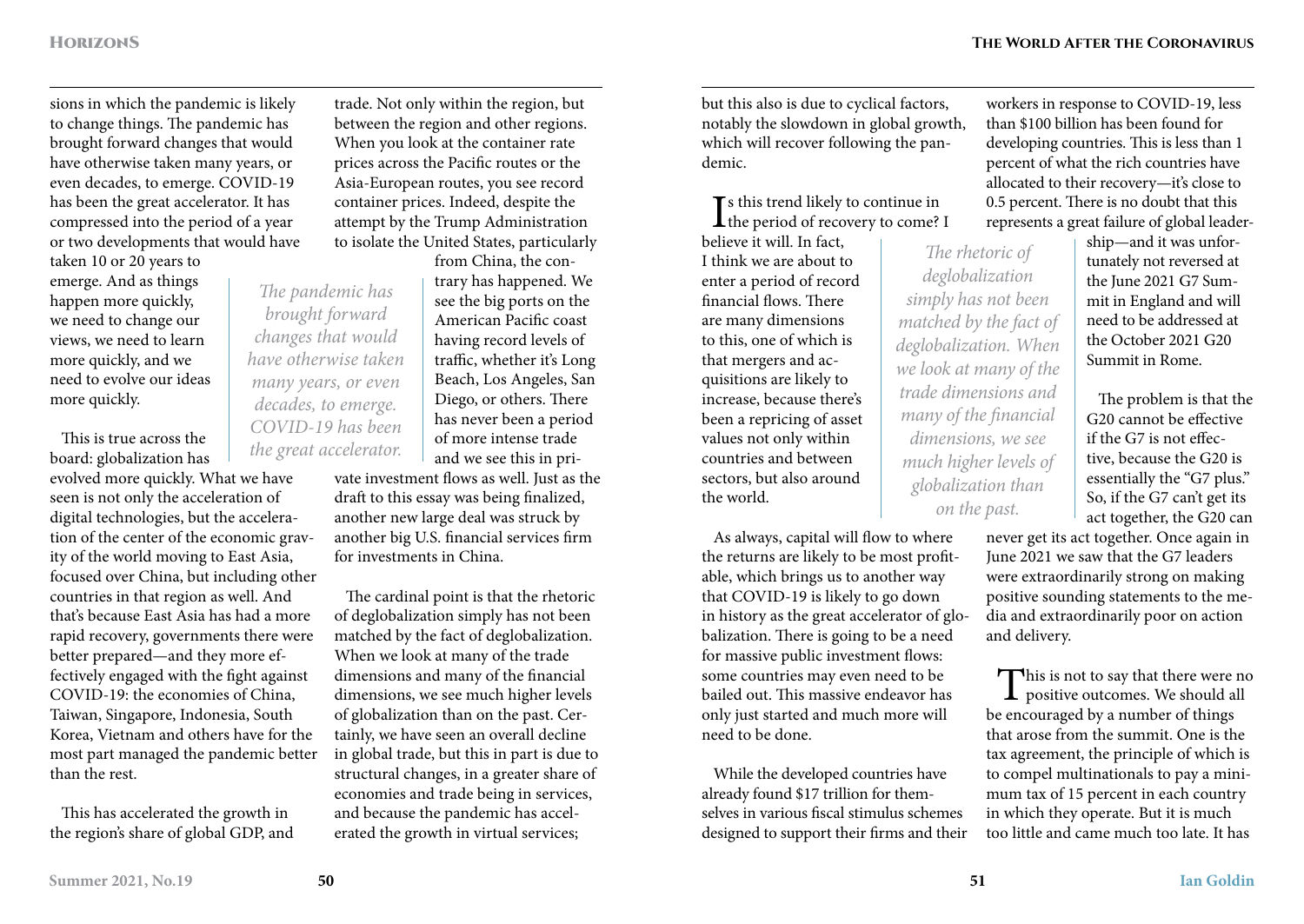been talked about for decades, but it seems to be happening largely because of a groundswell of discontent about tax arbitrage and offshoring by individuals and companies. The fact that it is so low and only includes a small share of companies, so the agreement only captures a very small part of the problem. But

at least it's on the table. Similarly on vaccines, another crucial area, we began to see progress. Much more needs to be done, such as proper manufacturing capacity to roll out mass distribution in poor countries. In this as in other areas there is much talking, but too little action.

The additional problem is the ineffectiveness of the G20, which is made up of countries with vastly different interests. For example, Saudi Arabia's interests on climate change are not the same as many others' countries. It points to a larger problem: the G20 is really ad hoc group. Certainly, it does account for something—its membership represents approximately 80 percent of global GDP and population—but when it comes to problem-solving, the G20 is hardly the ideal constituency. For instance, tackling the very important issue of antimicrobial resistance should have a completely different constituency of actors, including pharmaceutical

companies and a few big countries like China, the United States, India, and the EU. But the UK, for instance, does not really have to be there, because in terms of global antimicrobial consumption it's really not that important.

The bottom line is to focus on key

actors whilst at the same time embracing a more variable geometry system. I believe that applying the subsidiarity rule, where we resolve locally whatever we can resolve locally, along with the Pareto principle, which is to get the smallest *Once again in June 2021 we saw that the G7 leaders were extraordinarily strong on making positive sounding statements to the media and extraordinarily poor on action and delivery.*

possible group of actors in the room that can make the biggest possible difference and build widening circles of cohesion (while not assuming those actors are governments only), represents the key to problem-solving in the future.

 $\bigodot$  therwise, we set ourselves up<br>too easily for failure. This failure reflects not only a failure of leadership, but a failure to understand from where the threats will almost certainly come in the future. Unlike after the 2008 global financial crisis—or even during the financial crisis, when George W. Bush was able to take the lead, call his fellow heads of state (including China, which was the engine that pulled the world out of the global financial crisis)

and create a global stimulus package that offset the impact of the crisis to a considerable extent, including for developing countries—there was and still has not been a comparable response to the present crisis.

Indeed, the rising tensions between the U.S. and China constitutes the greatest threat we now face. Whether the issue is pandemics, climate change, or assistance for development, no serious global problem can be solved without, at a minimum, an understanding between great powers like

the United States, the European Union, China, Russia, and India on what U.S. President Joe Biden recently called "some basic rules of the road that we can all abide by."

Consider the fact that development aid has gone down at a time of record need: well over a 100 million people have been pushed into absolute poverty by the pandemic, with World Food Programme Executive Director David Beasley saying that "270 million people worldwide are marching towards starvation." The numbers are clear and striking: far, far more people are likely to die of starvation than have died of COVID-19. The fact that developed countries are reducing aid budgets at this time is a massive failure on their part.

Frankly, nothing has ever derailed development in the way that has the pandemic. The SDGs have been com-

> pletely derailed by the pandemic, so in certain respects the pandemic has been even bigger than wars in derailing global development.

#### **ACCELERATED TRENDS**

 $B<sub>globalization</sub>$  have been rather robust. Not only digital technologies

and financial markets, but the very nature of the transformation itself has been largely a success story. I believe that the pandemic has accelerated pre-pandemic trends because many of these things were happening before, including supply chain and value chain transformation.

Here we can examine four trends, of which only one can be somewhat related to the pandemic.

The *first* is technological change: robotics, automation, AI, and machine learning are leading to a complete transformation of the way production systems work, whether it's in manufacturing, services, or agriculture. That transformation is

*The numbers are clear and striking: far, far more people are likely to die of starvation than have died of COVID-19. The fact that developed countries are reducing aid budgets at this time is a massive failure on their part.*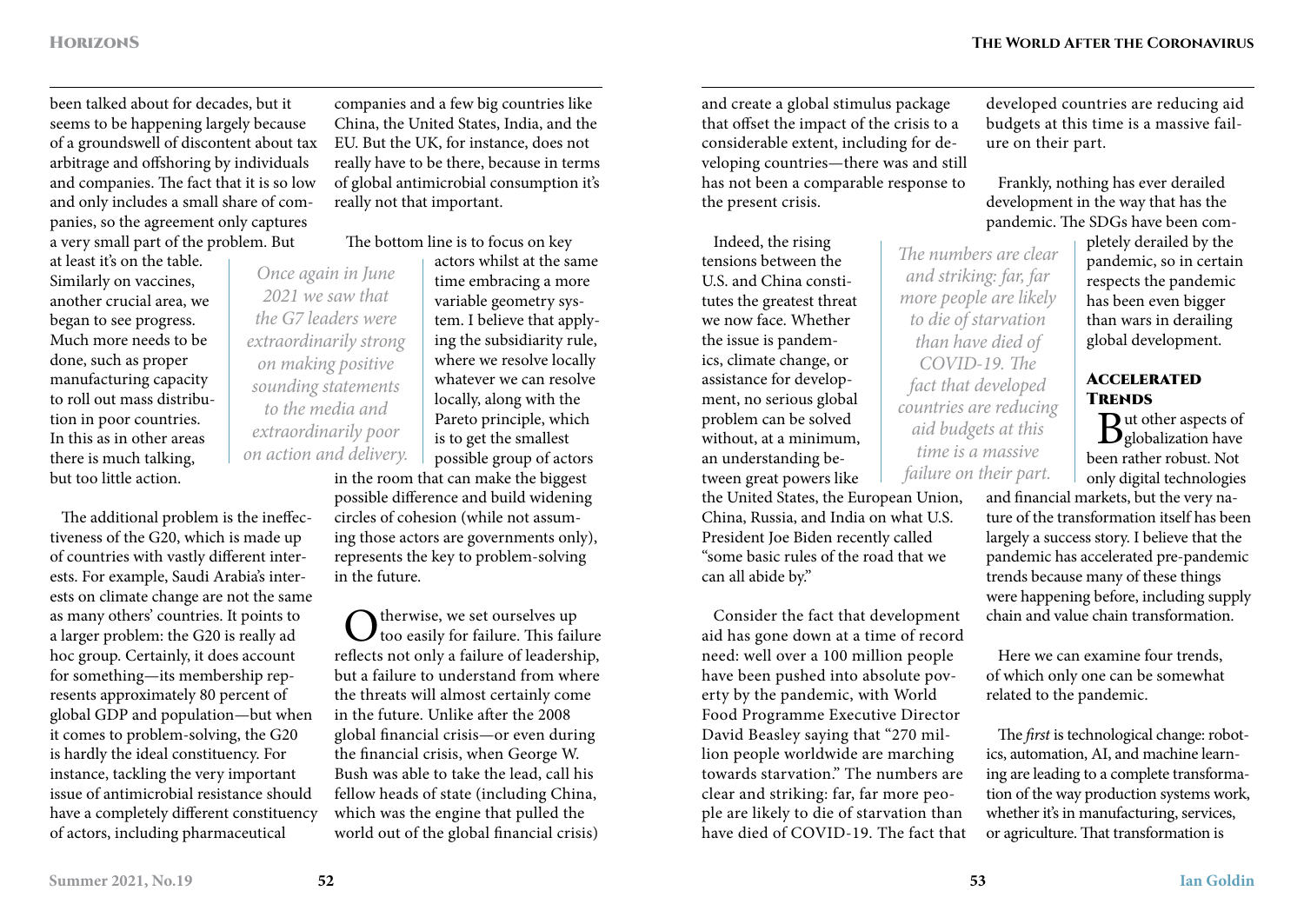leading to dramatic shifts in comparative advantage. These need to be deeply understood to understand the future of growth prospects for different regions. Anything that is repetitive and does not require empathy, dexterity, creativity, or intuition could be done by machines in the future. This means that everything from garments to manufacturing processes in other areas, but also services like call centers and back-offices of global firms (on which, for example, 1.6 million people in the Philippines rely on) are vulnerable to be automated and put into a cloud and re-shored over the coming 10 to 15 years. Many of these processes have been accelerated, machines do not get sick and they do not ask for higher wages. Moreover, the price of capital—which is required for capital intensive production systems using robots and automation—is lower in the advanced economies and near the big markets than it is in developing countries. This means that the drive of globalization to lower-cost locations is no longer a factor in determining the location of semi-skilled and unskilled production processes.

The *second* big trend that has been accelerated by the pandemic is customization—the immediacy of product development for individuals. For example, there is a big factory that produces BMW Mini cars up the road from me in Oxford, largely using robotics. It employs less than 800 people in a shift. When I was a student there were 22,000

people employed in that factory. There are over one million different varieties of these cars from which consumers can choose, and this can only be done thanks to the automated production line. Human beings cannot create that capacity to interchange and differentiate at the speed and efficiency done by machines. In other words, customization ranging from products like genetically differentiated drugs to t-shirts with our names on them—require automated processes at scale.

The *third* trend is immediacy. What the pandemic has accelerated is our desire to have things delivered to our front door this afternoon or tomorrow at latest, but not in three weeks' time, coming in a container from the other side of the world. And that requires production nearer to home.

The *fourth* is that the pandemic has accelerated concerns of a political nature that are not, by and large, financially sensible. In the United States and some other Western countries, protectionist and nationalist tendencies have accelerated the desire to do more things at home under the rubric of resilience, which I believe is a false rubric. In fact, the pandemic has shown that the globalization supply chains are remarkably resilient: even at the height of the lockdown, we still bought in our supermarkets fruit that came from all over the world. Apart from some supply

constraints that would have occurred equally had production been at home, we have seen remarkable resilience in the production of products like masks and computers, but also genomic sequencing and vaccines, that come from globalization. Yes, there are occasional

blockages in the Suez Canal—the nodes and networks of globalization need to be managed more effectively. But this does not require production to be shifted back home; rather, it requires a more sophisticated use of global supply chains.

### **BUTTERFLY DEFECT**

Globalization, by<br>
Which I mean the flows of goods, services,

finance, people, and ideas over national borders, has been the most progressive force for progress in human history. At the same time, we need to recognize that globalization could be the source of its own undoing. Globalization does not only spread "goods," it also spreads "bads." I call this the "butterfly defect" of globalization.

We are in a complex and dynamic system that is very unstable. We saw this with the cascading risks that came through financial centers being connected, which led to the global financial crisis; we see it now with cyber risk: our

cyber connectivity can lead to increasingly dangerous cyber-attacks. And we have seen this through the spread of bad ideas, as well as good ideas, during the pandemic. The good ideas that have spread include learning about the importance of wearing masks and

*Globalization, by which I mean the flows of goods, services, finance, people, and ideas over national borders, has been the most progressive force for progress in human history. At the same time, we need to recognize that globalization could be the source of its own undoing.*

about what to do to stay healthy, and of course the development of vaccines. This last would never have been possible without globalization in general and the globalization of science in particular. At the same time, fake news, antivaccination movements, jihadism, and other dangerous ideas spread through the internet like wildfire. And of course, the pandemic itself.

Globalization's super-connectors are also the super-spreaders of the bads, whether it's an airport hub, a cyber hub, a financial hub, or another type of hub. The answer does not lie in closing down the hubs but in how they are managed going forward. This is absolutely critical.

 $\mathbf{W}^{\text{e need to work out how better}}$  to manage the super-spreaders. I believe this is absolutely possible whether it is in finance, cyber, or pandemics. We should also understand that something good can lead to something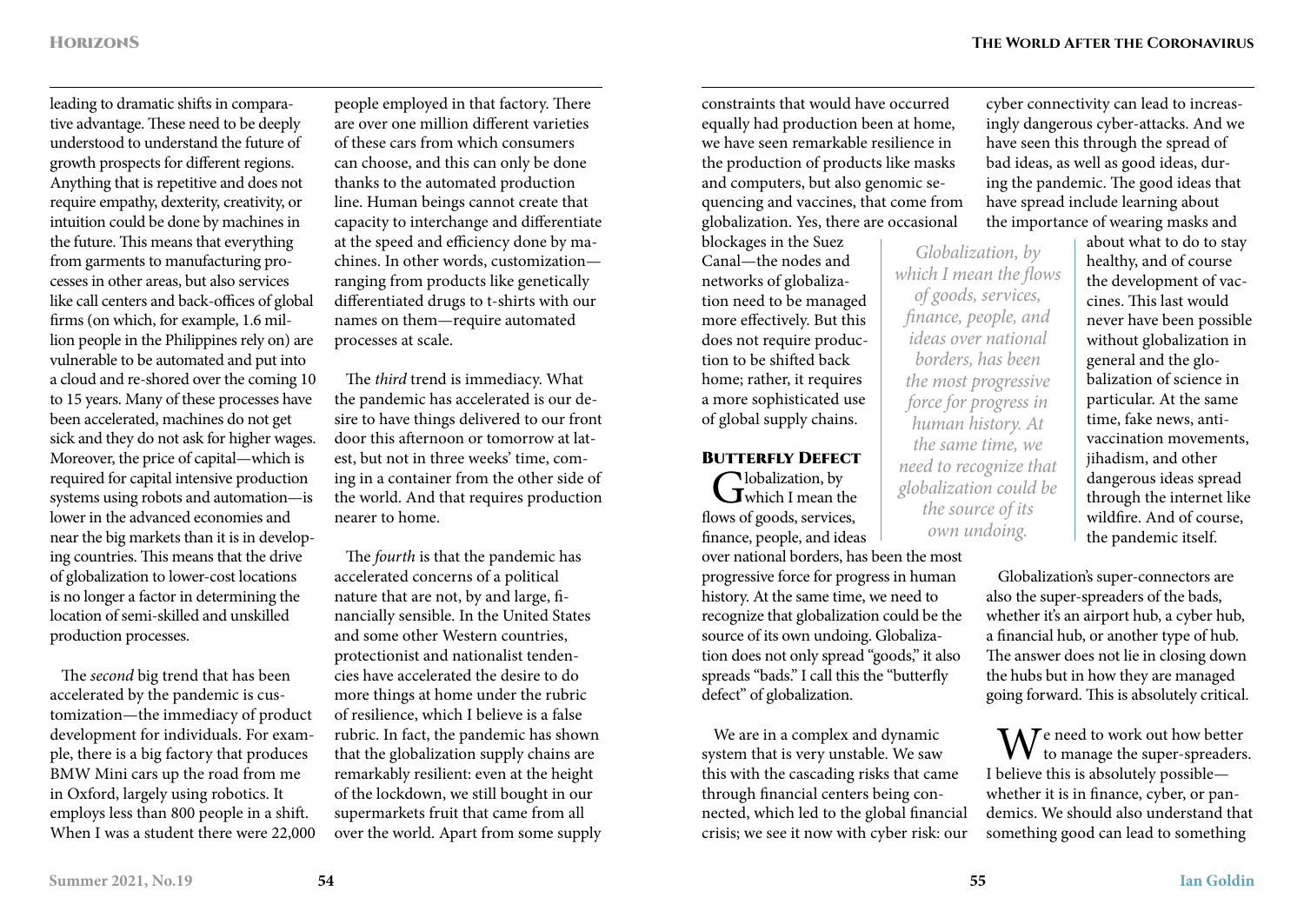and others can't, because some people are more vulnerable health-wise, and

bad. It is great that in the past 40 years 2 billion more people in the world received electricity for the first time, but this achievement is part of the plethora of factors that have led to escalating climate change. It is wonderful that over 1 billion people now have access to anti-

biotics for the first time, which hugely improves their life expectancy and health; but at the same time, this is leading to rise in anti-microbial resistance.

How we manage the

externalities—the spillovers of our success—becomes increasingly critical. As more and more people have access to the goods of globalization, the spillovers get greater and greater. The richer we get, the more connected we are, and the more our individual lives and choices impact upon the rest of the world. Taking responsibility for our choices at both the individual and national level becomes more and more important; and doing so inevitably requires more coordination.

#### Cabins on An Ocean Liner

There is no wall high enough that will keep out the threats we face in the future, be they climate change, pandemics, or others. But what high walls do do—even for the strongest of major powers like the United States or China is keep out the opportunities to manage

these threats: the people, the ideas, the technologies, and, most of all, the will to cooperate. So, the greatest threat we face is too little globalization, not too much particularly too little globalization in the realm of ideas and in politics.

> It is politics that needs to be more globalized: that we are all in this together is perhaps the most important lesson we need to learn from the pandemic. As Kishore Mahbubani eloquently wrote in *The Great Con-*

*vergence* (2013), "people no longer live in more than 100 separate boats. Instead they all live in 193 separate cabins on the same boat. But this boat has a problem. It has 193 captains and crews, each claiming exclusive responsibility for one cabin. However, it has no captain or crew to take care of the boat as a whole." The ocean is beset with storms, and we need to cooperate. There is simply no other viable option. We cannot forge an individual future without the world becoming a healthier place. How we do this is going to require the great powers and many others to come together.

Not everything requires global unanimity or collective action. When it comes to climate change, for example, a dozen or so countries account for around 80 percent of emissions. With respect to finance, again,

about a dozen countries are systemically important, and the rest are not. Anti-microbial resistance? New York State consumes more antibiotics than the whole of Sub-Saharan Africa: 48 independent states are less important in terms of antimicrobial resistance than

is New York State. Space debris? Just a few countries have created and can solve that problem.

But pandemics are different. What pandemics teach us is that threats can come from every-

where—the smallest, poorest country is a threat, as is the richest. Everyone is in it together and we seem truly to be recognizing the fact that for the first time in the history of humanity we are facing a common threat. And by learning about it, we learn what we need to do, which is to work together to solve this shared problem for humanity.

#### The Future of Work

There are many dimensions of the  $\perp$  pandemic that will also accelerate other dimensions of our life—work, for example. How is the way we work likely to affect national economies or the various activities of our everyday lives? Far from the pandemic being a great equalizer, it has led to very rapidly rising inequalities—both within and between countries. Within countries, because some people can work remotely

*Far from the pandemic being a great equalizer, it has led to very rapidly rising inequalities both within and between countries.*

mortality rates are hugely differentiated. In the UK, for instance, Black, Asian, and minority ethnic groups are four times as likely to die from the coronavirus than the rest of the population. Young people are also differently affected than

older people. In many cases, young people have made sacrifices in their social lives, education, job prospects, and debt burdens.

We need to think differently about the consequences of this type of inequality, which stems from the work issue. For example, the future of cities can be at risk. If office workers flee and nothing replaces them, then the income base of cities is undermined, which in turn would further increase the public indebtedness of public transportation systems, which would in turn threaten the dynamics of the ecosystems of cities. If this is combined with a curtailment on migration, then because migrants are a major source of dynamism in many cities, it could add to the factors that lead to a degeneration of cities. We are already seeing signs that a combination of these factors may already be providing major challenges for global metropolises like London, New York, Singapore, Mumbai, Shanghai, and other global hubs.

*The greatest threat we face is too little globalization, not too much—particularly too little globalization in the realm of ideas and in politics.*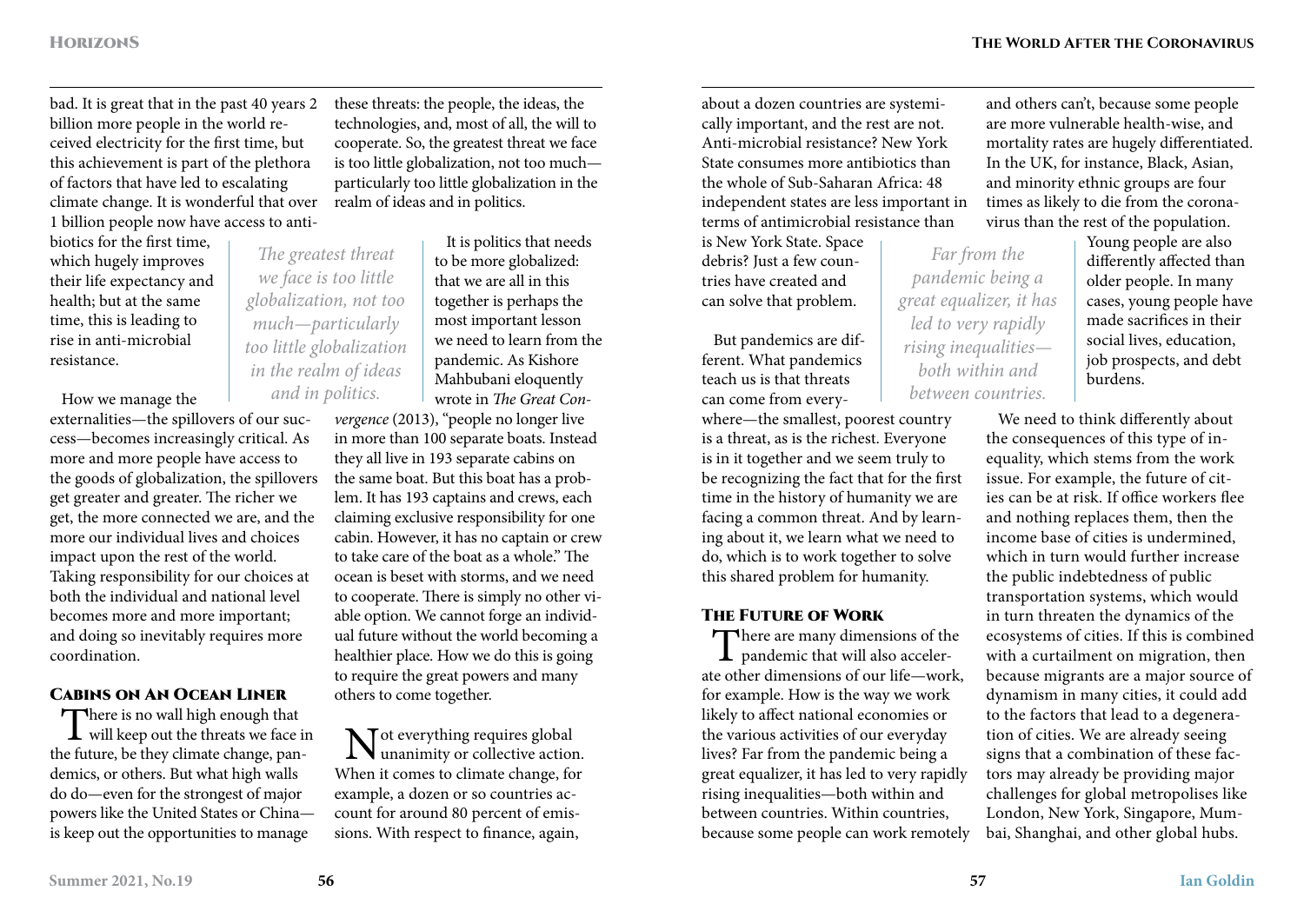Major cities are hubs of innovation and creativity not by accident but by design, because they bring together diverse people with capital, leading to new ideas. When I interviewed numerous CEOs for my latest book *Rescue: From Global Crisis to A Better World* (2021), I asked each of

them to describe how the pandemic was affecting them, and because my target group were in technology, online retail distribution of food, or other services (law firms made record profits working remotely) that were doing well in the pandemic, they more or less answered as

expected, namely that the pandemic had not been very negative for them.

But when I asked them: "have you had any creative ideas," their answers amounted to some version of "no." And their answers to "how have you done with bringing young people in," their answers amounted to "it's not easy." And the basic reason for these types of answers is that most jobs are apprenticeships. We learn not by reading a book or watching a video, but by watching people and engaging, often informally. We engage and we challenge. Unless we are able to have those informal interactions, we are unlikely to be able to pose the difficult questions that challenge organizations and force them to continue to learn and thrive.

So, as we think about the future we need to think about a combination of virtual engagements and not forget the physical sort of engagement—particularly with regards to young people. We also need to ensure that we invest in those categories of people that cannot

work remotely—either because they do not have the circumstances at home (many are sitting at the end of their beds with poor Wi-Fi or with children or elderly dependents to take care of); or because they don't have the privacy or home equipment;

or because they are simply in jobs that cannot be done remote. And that is true for all essential workers, like those that do online deliveries, or collect our garbage, or the care workers—the doctors and nurses for whom we clap and celebrate publicly but have not rewarded adequately.

We need to recalibrate, and we need to invest in the way that we do things. We should be particularly concerned about how we recalibrate and think about work in cities and ensuring that we have dynamic employment ecosystems.

There are many other aspects of the **L** pandemic which are significant. For instance, as we accelerate the move

to remote work, we are also going to change the opportunities for professional services work: if we can work from home, why do we need to be in the same country? Therefore, some places will benefit. Why should we pay a lawyer \$1000 an hour because he or she is sitting in New York, London, or some other expensive city, when we can get the same job done for \$50 an hour by hiring an excellent lawyer sitting in some remote location with a low cost of living? The globalization of professional services is going to be greatly accelerated by the effects of the pandemic. As that happens, new opportunities will arise for skilled people around the world to do professional services in new ways. I believe we also will see an unbundling of many of these.

This raises big questions about the future of work—and not only for skilled people, and the related question of where they will be located, but also for the semi-skilled and the unskilled. What are the 100 million people who are coming into the workforce over the next 10 years in Africa going to do? What jobs will they do, if the opportunities for repetitive rules-based jobs in manufacturing or in services are disappearing? Are we going to have to revert development models to a more primitive one focusing on tourism and commodities exports in a world of accelerated artificial intelligence, robotics automation, and remote work? These

are deep questions that were being posed anyway—before the pandemic but now have been accelerated because what we thought would emerge over a period of 10 years or more, is now likely to emerge much sooner.

#### **IMPLICATIONS**

The implications arising out of the **L** pandemic for various regions across the globe are numerous and profound—and in some cases different. In East Asia, for example, best practices adopted from past health crises make a tremendous difference. The wearing of masks, the bowing and not touching of hands, and other deep patterns of behavior have been embedded in populations' cultures. And of course, the ability to understand very quickly what is in the public interest.

The difference between I and We between Me and Us—is better understood in many Asian societies than in those where individualism has run rampant, particularly in Europe and North America—especially in the UK and the U.S. in the past 50 years of so. In the West, we have seen a swing to individualism becoming dominant. This has led both to a much greater difficulty in accepting restrictions that the pandemic has imposed upon us and to the reluctance of governments to do the right thing, which is to follow WHO guidelines quickly and effectively.

*We should be particularly concerned about how we recalibrate and think about work in cities and ensuring that we have dynamic employment ecosystems.*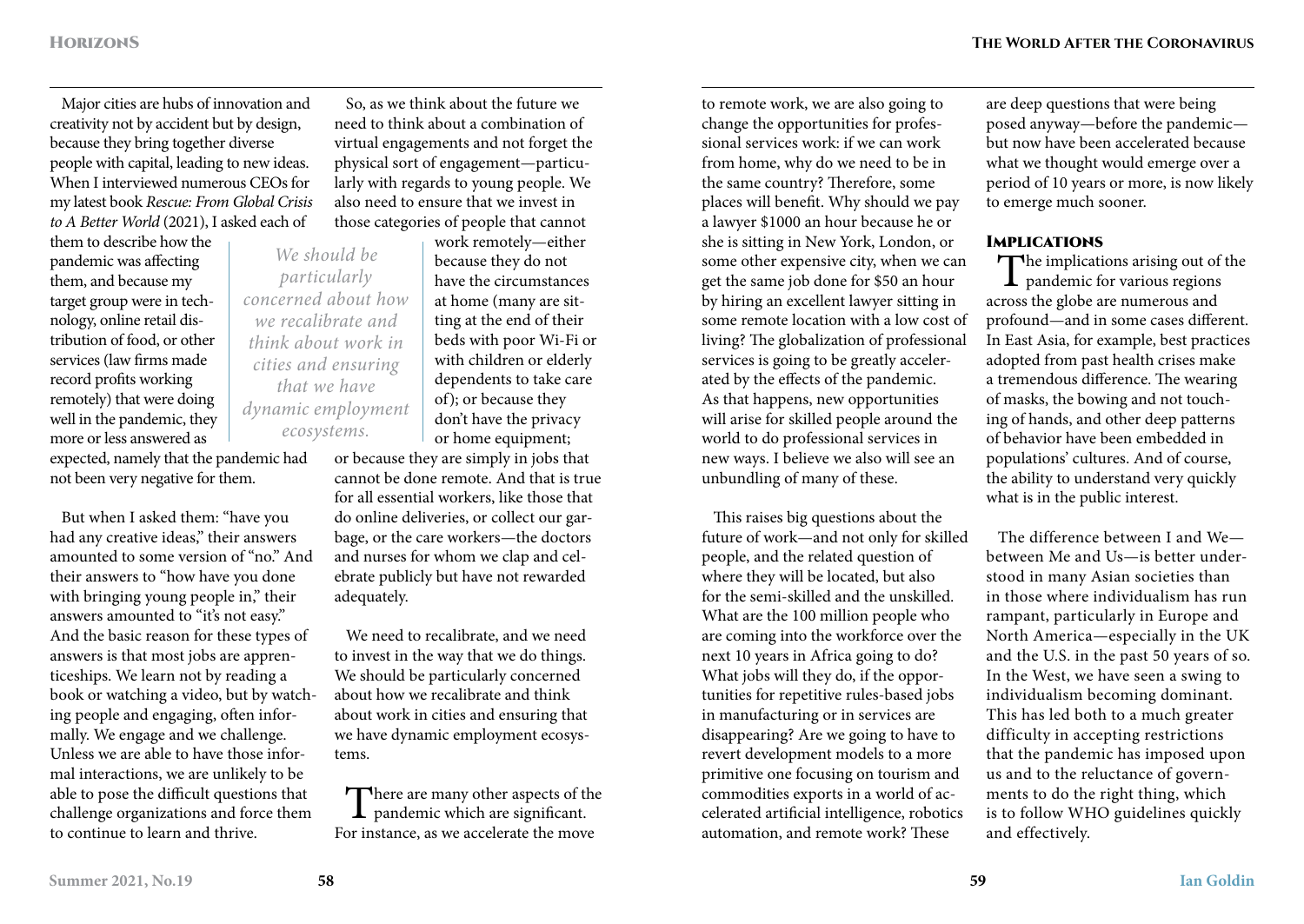It is no accident that the UK and the U.S. were laggards and had some of the highest mortality rates per capita. At bottom I believe this is due to governments' prioritizing individuals over society and by being very reluctant to place any restrictions on social gather-

ings and mobility. That, of course, led to a very late response to the pandemic, with tragic consequences for millions of people. So, one big difference that I am seeing is a better ability to understand norms and behavior changes.

The second implication arising out of the pandemic for East Asia is its ability to benefit economically from having

had the wherewithal to emerge from its effects sooner: higher rates of growth, a much higher focus in R&D investment in many countries, and, with that a different balance between the government and the private sector. As the center of economic gravity moves to East Asia, as their skill levels relative to other regions build, I believe we will see this tendency being further reinforced. The question now becomes: what is the political response going to be and how will it impact on global cooperation? Relations between Australia and China, for example, are critical in this respect,

as well as its interaction with the United States and the rest of the world.

 $\mathbf{M}$ y hope is that we can take **L**away from this pandemic an understanding of the urgent need to recalibrate relations as well as how to

think deeply about how globalization works and leads to benefits, but also threatens us through the superspreading of dangers. It would be a tragedy if we were to choose to manage these threats by retreating into a cocoon, for this would lead to slow growth and slower problem-solving for all of us. Even worse, I fear: it would lead to a more unstable and a less predictable world: we *My hope is that we can take away from this pandemic an understanding of the urgent need to recalibrate relations as well as how to think deeply about how globalization works and leads to benefits, but also threatens us through the superspreading of dangers.*

would all find ourselves in a much more dangerous place.

We have to take from this pandemic the lessons of World War II, not World War I. The ability, in the midst of this pandemic, to recognize that bouncing back to business as usual keeps us on a path which is leading us over a precipice—keeps us doing the wrong things. This is not about "bouncing back" or even "resetting." The latter implies going back to the operating system that's locked into the system: when I reset my computer, I go back to the factory settings.

We need to do things qualitatively differently. Can we do this? I think the evidence accumulated during the pandemic demonstrates that we certainly can.

 $\mathbf{W}^{\text{e}}$  are doing many things dif-<br>ferently today that would have been unimaginable in January 2020. If someone had told me that the

government would tell us all when we would be allowed to hug our friends, when we could fly, how far we could circulate in our own neighborhoods, I would have thought that was impossible: my first instinct would be to point to North

Korea as a place where that sort of thing happens. And yet, I embrace it today. The vast majority of us do.

If someone had said to me that a Conservative government in the UK—and right-of-center governments in many other places—would run a fiscal deficit of 10 percent or more of GDP, embrace record debts, pay workers not to go to work, and support firms not to go bankrupt, I would have thought that to be impossible. Not even the most left-wing governments in Europe would have dreamt of that. And yet, that is what governments of all stripes are doing today across the globe.

We have seen changes in the behavior of individuals, societies, and governments in ways that were unimaginable less than two years ago. We know beyond a shadow of a doubt that we can change, and we know that the old orthodoxies need no longer apply.

There are no critical debt thresholds. Of course, we need to worry about debt,

*There are no critical debt thresholds. Of course, we need to worry about debt, but as long it's invested in growth it appears to be sustainable.*

but as long it's invested in growth it appears to be sustainable. The lesson from the Roaring Twenties is not to spend on consumption: rather, we need to invest sensibly, and I believe that needs to be aligned with

growth, which improves livelihoods and leads to lower carbon emissions.

The other lesson is that great pow-<br>ers need to cooperate. We need to show solidarity, we need to be giving more to other countries, and we need to focus on problem-solving. We must never forget that the moment in history in which the Bretton Woods institutions were established represents the moment in which victors came together primarily to finance the reconstruction of their enemies (Japan and Germany) and others that had suffered so terribly in the war. This is the spirit that we need to embrace again. The spirit that understands that we can only be as good as others are; the spirit that understands